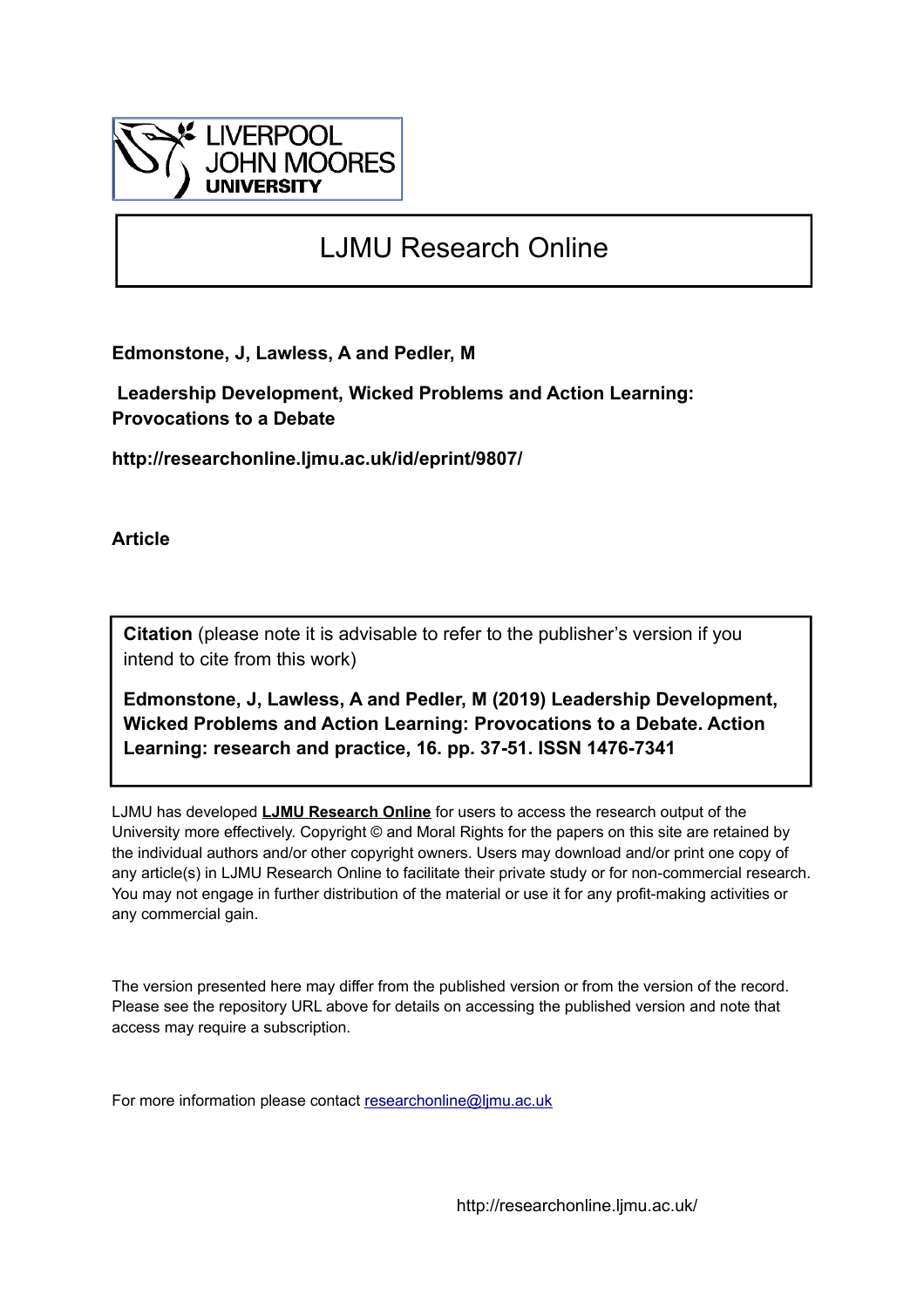#### PAPER

#### **Leadership Development, Wicked Problems and Action Learning: Provocations to a Debate**

John Edmonstone, Aileen Lawless and Mike Pedler

#### **Introduction**

1

*"The problem is the domain of the leader; unlike the puzzle, it is charged with unanswerable questions as well as unformulatable ones"* (Revans, 1982: 712)

If leadership is defined by a willingness to tackle the intractable or wicked issues - rather than the technical or procedural (Revans 1982: 712-4; Grint, 2005; 2007; 2010) - then, given that action learning is commonly employed on leadership development programmes, do the participants on these programmes address the unanswerable and unformulatable questions of leadership?

This rather complex question arose in a conversation between the three of us at an editorial board meeting. It then led on to a protracted discussion over several months. We had all worked on leadership development programmes but had they actually tackled those challenges that formed the essence of leadership according to Revans, Grint and others? This felt like a straightforward query, yet we found it difficult to frame as a research question. The focus on the combination of leadership development, action learning and wicked problems<sup>1</sup> proved hard to formulate; depending on which was taken as the *"lead"* term, different, if related, inquiries might follow. The question lay in the conjunction of these notions, and in our individual and joint experiences of trying to grasp it we found echoes of Revans' descriptions of leadership work.

After several discussions we began looking for published accounts where action learning was being used on leadership development programmes. We thought it would be relatively easy to find relevant data, but this proved not to be the case. This was even true of *"scholarly practice"* journals such as *Action Learning: Research and Practice*, *Human Resource Development International* and the *International Journal of Human Resource Development* 

<sup>1</sup> This terminology is chosen for two reasons. First, whilst the term *"wicked"* arises in a different context to Revans' distinction of *problems* from puzzles, it shares many common characteristics with his descriptions including degrees of uncertainty, multidimensionality and as requiring collaboration and learning in any action strategy. Secondly, Revans used several and various terms and phrases to describe his problems at different points in his work of which *"intractable"*, *"unanswerable"* and *"unformulatable"* are but three, whereas *"wicked"* is both easier to use and more in current usage. However, it is important to acknowledge there are also differences between these usages, and between these and other related terms, which are explored in Pedler (2016).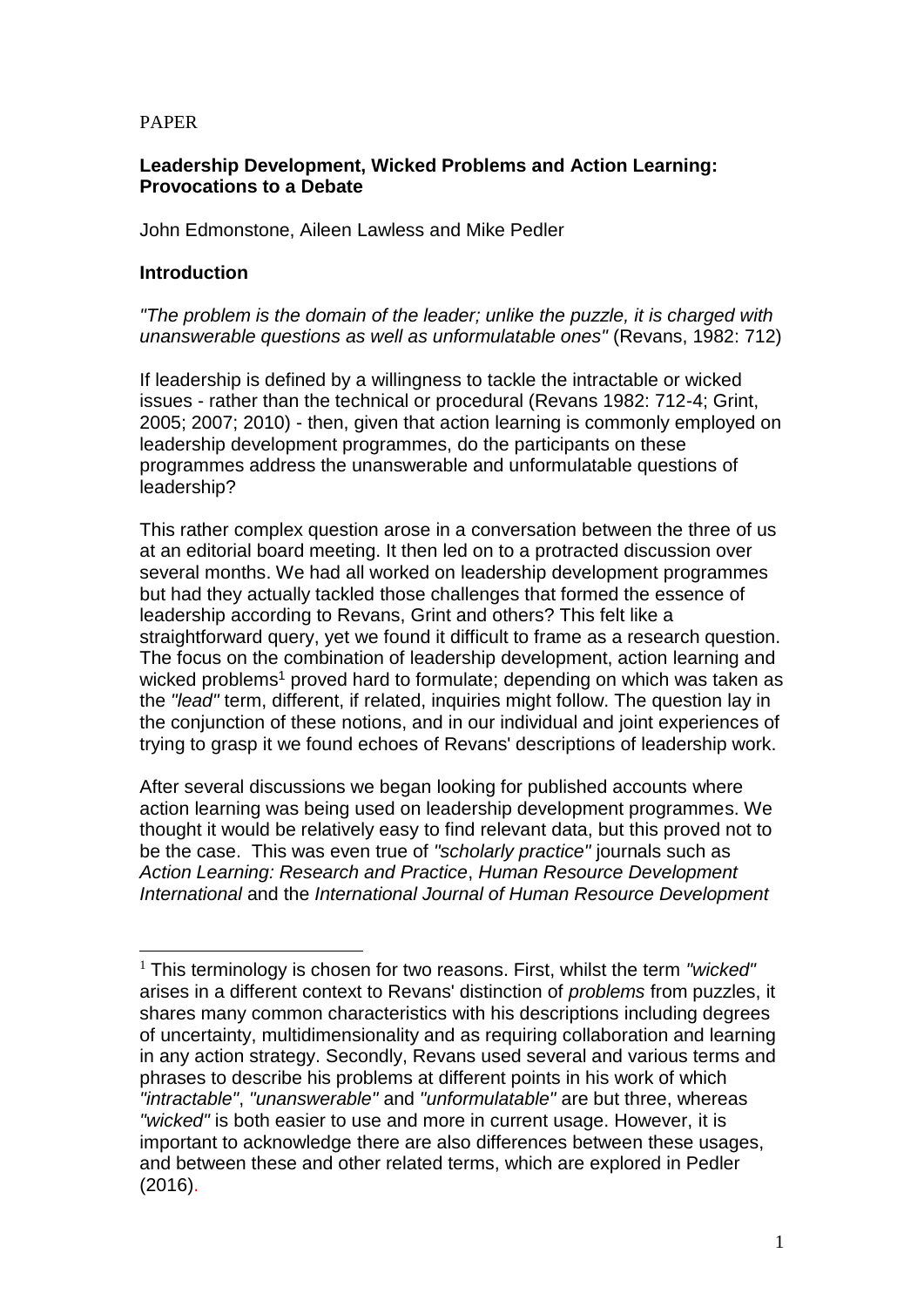*Policy, Practice and Research*, all of which feature case studies and accounts of practice alongside more traditional academic papers.

In the essay below, we first set the scene by briefly reviewing the three component that make up the focus of the inquiry, before discussing some literature on the interrelationships of leadership development, wicked problems and action learning. Following this we provide a more extended discussion of the questions which emerge from our sense-making and learning process. The questions and concerns that form the main part of the paper are presented here as provocations to a debate and as an invitation to further dialogue. We suggest, amongst other things, that action learning has largely been co-opted into the development of individual leaders, as distinct from leadership development.

#### **Leadership, Problems and Learning**

The flourishing global business of leadership development has been valued as being worth up to \$50 - 60m billion (Burgoyne, 2004; Day, 2011). Despite this, evaluation studies of such programmes are relatively rare (Day, 2001; Burgoyne, 2004; Day et al, 2014), and it has been suggested that sponsoring organisations are not usually very clear about why they do them (Jackson & Parry, 2008:119).

This apparent faith in leadership development, and in leadership generally, may be a response to the perception that running work organisations is very difficult these days, especially with regard to hostile environments, sometimes described as VUCA, or Volatile, Uncertain, Complex and Ambiguous (Johnson, 2009). Organisational leadership has often been depicted as a risky and demanding task. From the early 1990s, the notion of paradox has been employed to explain why leadership work is so difficult (Handy, 1993; Hampden-Turner, 1993). The association of leadership and paradoxes has been widely used to describe the complexities and enigmas of this work (Lewis, 2000; Vince, 2008; Lewis et al, 2014; Dotlich et al, 2014; Obolensky, 2014; Bolden et al, 2016; Robertson & Bell, 2017; Vince et al, 2017; Vince & Pedler 2018). From this perspective, leadership work is embedded in contradictions including the incitement (which some may dispute) that whilst leadership is something nearly everyone needs, hardly anyone wants to be led (Witzel, 2016).

Notions of paradox partly revolve around the distinction between tasks or problems that can be effectively managed and those that cannot. Terms for the latter include *"intractable"* (Revans, 2011); *"adaptable"* (Heifetz, 1994) and *"wicked"* (Rittell & Webber, 1973, Grint, 2005; 2007). Wicked problems have *"no solutions in the sense of definitive or objective answers"* and are commonly found in situations in which there is *"no undisputable public good and no objective definition of equity"*, (Rittell & Webber, 1973: 155). They can be contrasted with *"tame*" problems which, although they may be complex, are amenable to planning and management (Grint, 2005; 2007). Building a new hospital or launching a space satellite for example are tame problems in more or less "right" ways of accomplishing these exist; by contrast resolving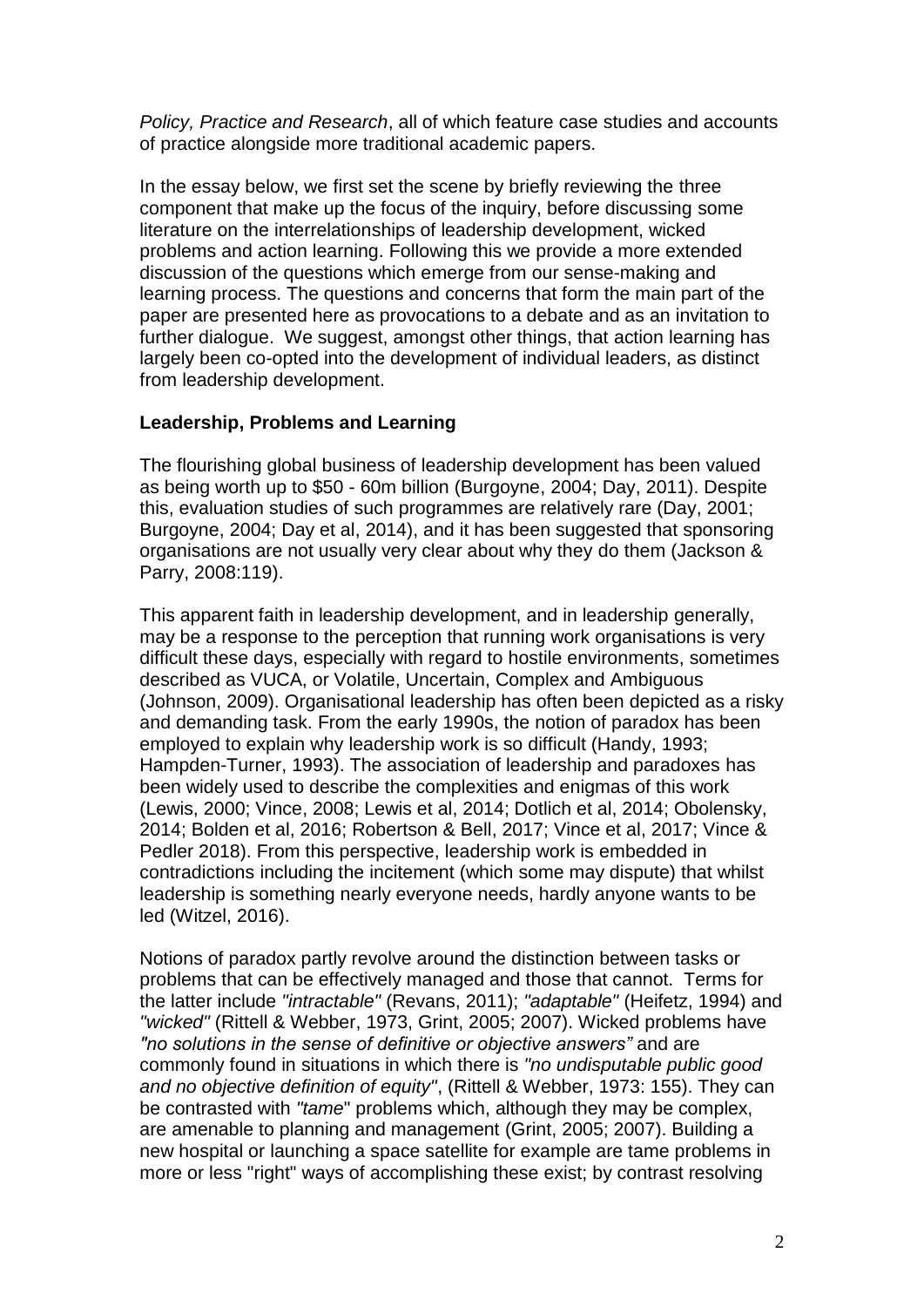problems of homelessness, drug addiction or climate change are wicked. Wicked problems require the work of leadership to progress them, which includes the willingness to embrace uncertainty, the acceptance of new learning and the necessity of collaborative working. In the context of working across the boundaries of units, agencies and governments, Heifetz (1994) describes leadership work as confronting the *"adaptive problems*" which are resistant to existing solutions and require learning to find new ways of working, whilst Revans' action learning (1971; 1982; 2011) is specifically devised for organisational and societal leaders confronting problems which are resistant to currently known solutions.

This linking of leadership, difficult problems and learning is common to the authors cited in the previous paragraph, and perhaps explains the frequent use of action learning on leadership development programmes alongside other "context-specific" approaches such as coaching, work-based learning and problem-based learning (Mabey & Thomson, 2000; Horne and Steadman Jones, 2001; Bolden, 2005). Whilst the mutability of the action learning idea covers a range of practices from "business-driven" (Boshyk, 2000) to more critical and emancipatory approaches (Zuber-Skerritt & Teare, 2013), according to one estimate more than 70% of USA corporations claim to use it for leadership development purposes (Marquardt, 2010).

## **Searching & Making Sense of Published Accounts**

As action learning practitioners also working in Higher Education, we like to think of ourselves as "scholarly practitioners" addressing "critical problems of practice through the use of theory, inquiry, and practice-oriented knowledge." (MacGregor & Fellabaum, 2016: 53). This perspective challenges a received view that knowledge flows linearly from research towards practice, and suggests instead that socially useful research can be approached by a "form of engaged research that utilizes dialogical sense-making" (Cunliffe & Scaratti (2017: 29).

Our engagement with this research came partly from our own experiences and also from reading other peoples' accounts, seen as potential sources of new knowledge in the context of complex practice-based problems of contemporary interest (Lawless et al. 2012; Anderson et al, 2017; Coghlan, 2017; Rynes & Bartunek, 2017). In seeking a way forward in a combination of reading and conversing about what we were learning, and whilst not pretending to Cunliffe & Scaratti's methodological rigour, we found resonant their descriptions of the lived experience of research as being in conversations which involve "surfacing, questioning and exploring multiple meanings and imagining new possibilities for moving on*"* (2017: 29). We surfaced and explored these (and many other) questions: Are we really doing action learning as Revans would have intended? What sort of action learning problems are being tackled on leadership development programmes? Can personal development projects ever be wicked problems? Do wicked problems only occur in the public sector? and Can wicked problems ever be written up anyway?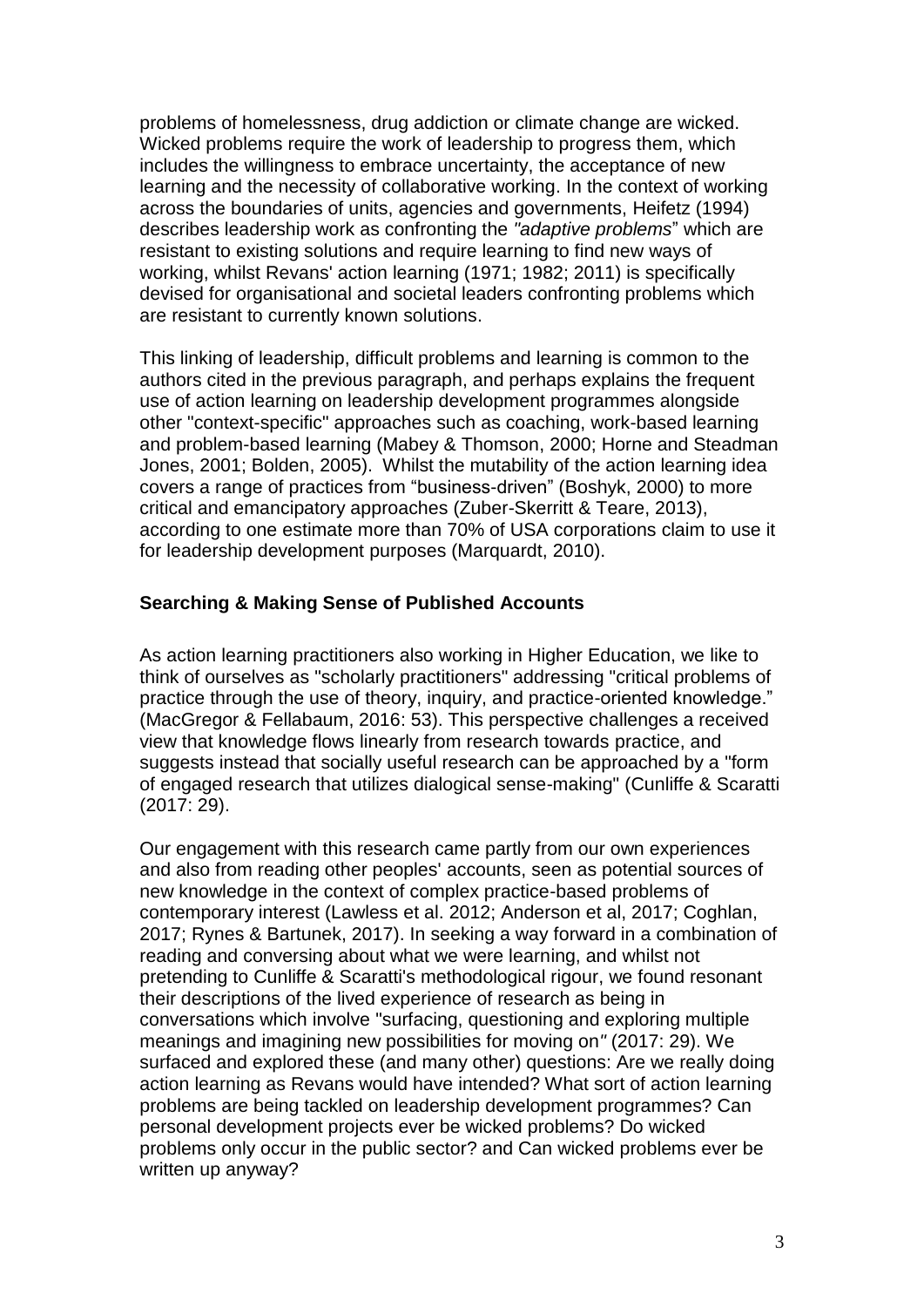To do a search of relevant literature, we employed *Scopus<sup>2</sup>* . An initial search for *leadership development* produced 4,099 documents, showing this to be a topic of considerable interest. A further search using *action learning* within these results produced 277 documents and also revealed that 11 journals had each published four or more of these papers (Table 1). Perhaps unsurprisingly, *Action Learning: Research and Practice* tops the list with 19, (though it did not appear until 2004 whilst Scopus starts in 1993). Next up is the *Journal of Management Development,* followed by *Leadership in Health Services* and *Advances in Developing Human Resources*.

#### **Table 1: Publications by Source:** *Leadership Development* **&** *Action Learning* **(Source: Scopus, 1993 - October 2017)**

| Action Learning Research And Practice           | 19 |
|-------------------------------------------------|----|
| Journal Of Management Development               | 12 |
| Leadership In Health Services                   | 11 |
| Advances In Developing Human Resources          | 10 |
| Journal Of Nursing Management                   | 6  |
| Management Learning                             | 6  |
| Industrial And Commercial Training              |    |
| Leadership And Organization Development Journal |    |
| Advances In Health Care Management              |    |
| Development And Learning In Organizations       |    |
| Human Resource Development International        |    |

We focussed initially on the most recent papers published in 2017, also nineteen in number. Five of these were discarded as they contained no empirical data or problem descriptions. To identify the presence or absence of wicked issues in the remaining fourteen cases, we arrived at five criteria by making longer individual lists which were then discussed and composited. To be classified as dealing with the *"wicked"* problems of leadership, case examples had to be:

- organisational or social in nature, as well as personal.
- novel/unique/specific to a local context, so not generic.
- not cost benefit analysis-able.

1

- possessing of wicked aspects e.g. complex, dynamic and ambiguous, difficult to fully describe or paradoxical in nature and have multiple stakeholders with different perspectives and definitions of *"success"*.
- $-$  those in which action carries a real risk of failure.

<sup>2</sup> Scopus claims to be "*the largest abstract and citation database of peerreviewed literature: scientific journals, books and conference proceedings*." [https://www.elsevier.com/en-gb/solutions/scopus.](https://www.elsevier.com/en-gb/solutions/scopus) Scopus offers "smart tools" to track, analyse and visualise research and enable overviews of the selected published literature.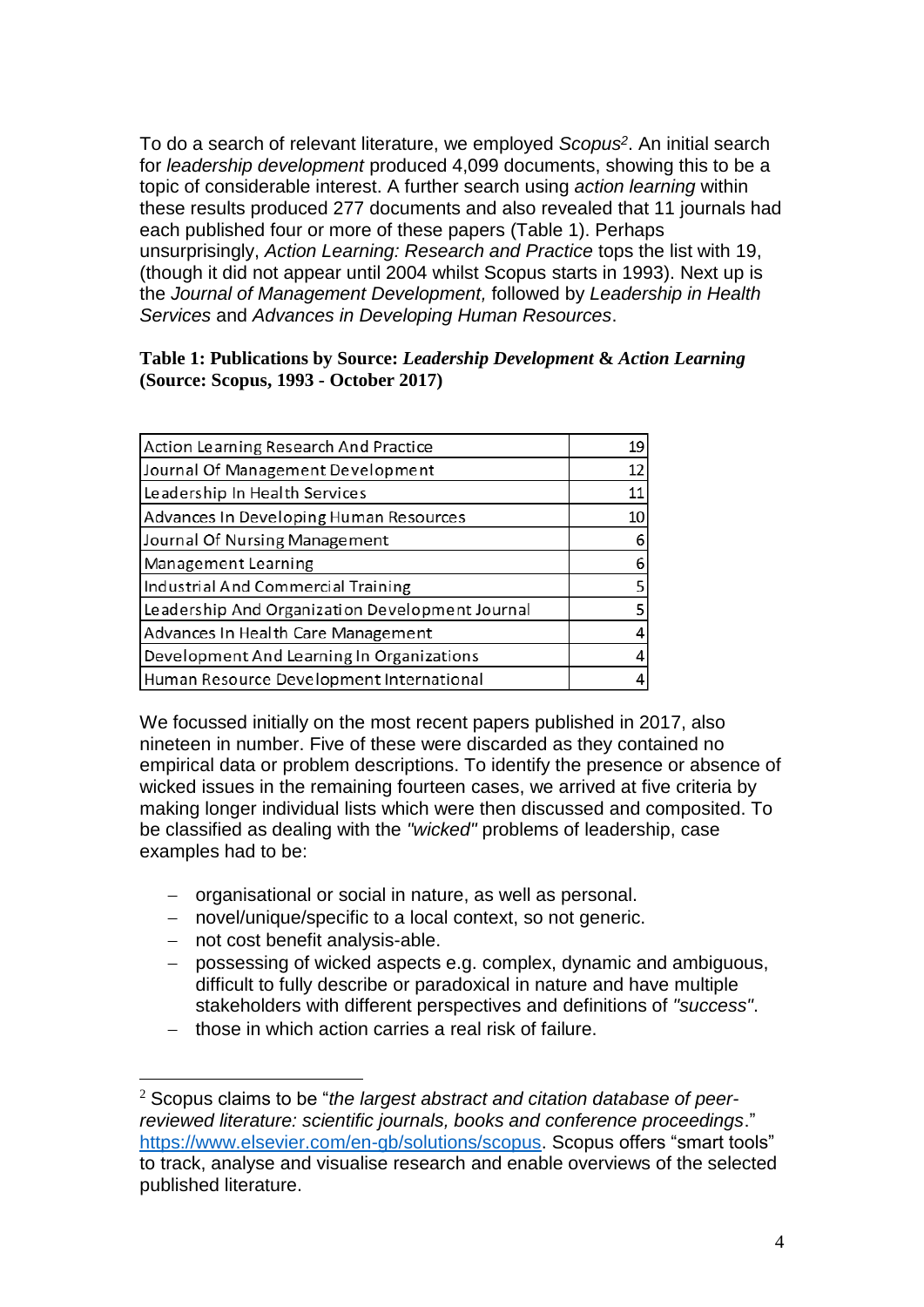At this stage in our conversations we were feeling quite hopeful but this changed when we found out that these criteria didn't help much. Careful reading of these fourteen cases of leadership development practice showed that whilst they varied in the amount of contextual data offered, they generally contained insufficient detail to enable the criteria to be applied, much less allow for comparative scoring via a five-point Likert scale, as we had planned. At this point, we decided to search our own personal databases and bring in papers that we thought reported the addressing of wicked problems. This surfaced another problem: that of disentangling the accounts of action learning and leadership development, not least because the literature revealed many different varieties and usages of both. For example, within action learning the emphases vary between being largely instrumental (most North American usage) and emancipatory (exemplified by the Southern Hemisphere based Action Learning and Action Research Association (ALARA)). Likewise, within leadership development variation exists between competence-based and emergent approaches. Now we were feeling stuck. After our initial difficulties in framing and holding the research question, we were still finding difficult to get a purchase on the problem. The focus of the inquiry remained unstable and blurred, resisting easy findings.

## **Surfacing and questioning**

Cunliffe & Scarlatti (2017) highlight the processes of surfacing and questioning in the exploring of multiple meanings and the imagining of new possibilities. Given the volume of published papers resulting from our Scopus search, it surprised us when it did not produce much that was germane to our inquiry. What emerged were yet more questions to be debated. The outcomes of this "dialogical sense-making" are discussed below as a series of linked and overlapping questions. These begin with the obvious question as to whether we had looked hard enough, or in the right places, to find relevant data. This leads into questions about academic motivations for writing and publishing and the practical and political difficulties of writing-up accounts which deal with the experiences of tackling the wicked problems. An exploration of the notions of wicked and tame, and what these terms are supposed to distinguish, follows. Further discussion then highlights the difference between individual leader development and the nurturing of the collective capacity to lead and their relevance to wicked problem situations.

#### Looking under the light?

Were we looking in the wrong places? Experiential accounts of tackling wicked problems in leadership development action learning sets might actually exist outwith the peer-reviewed journals searched by SCOPUS and other search engines. Though the electronic scanning of academic journals has now become standard research practice, the sort of knowledge we were seeking might exist elsewhere, hidden from the conventional academic gaze. Can such accounts be found *"under the radar"* in non-academic sources such as trade and professional publications? Or do they exist in more private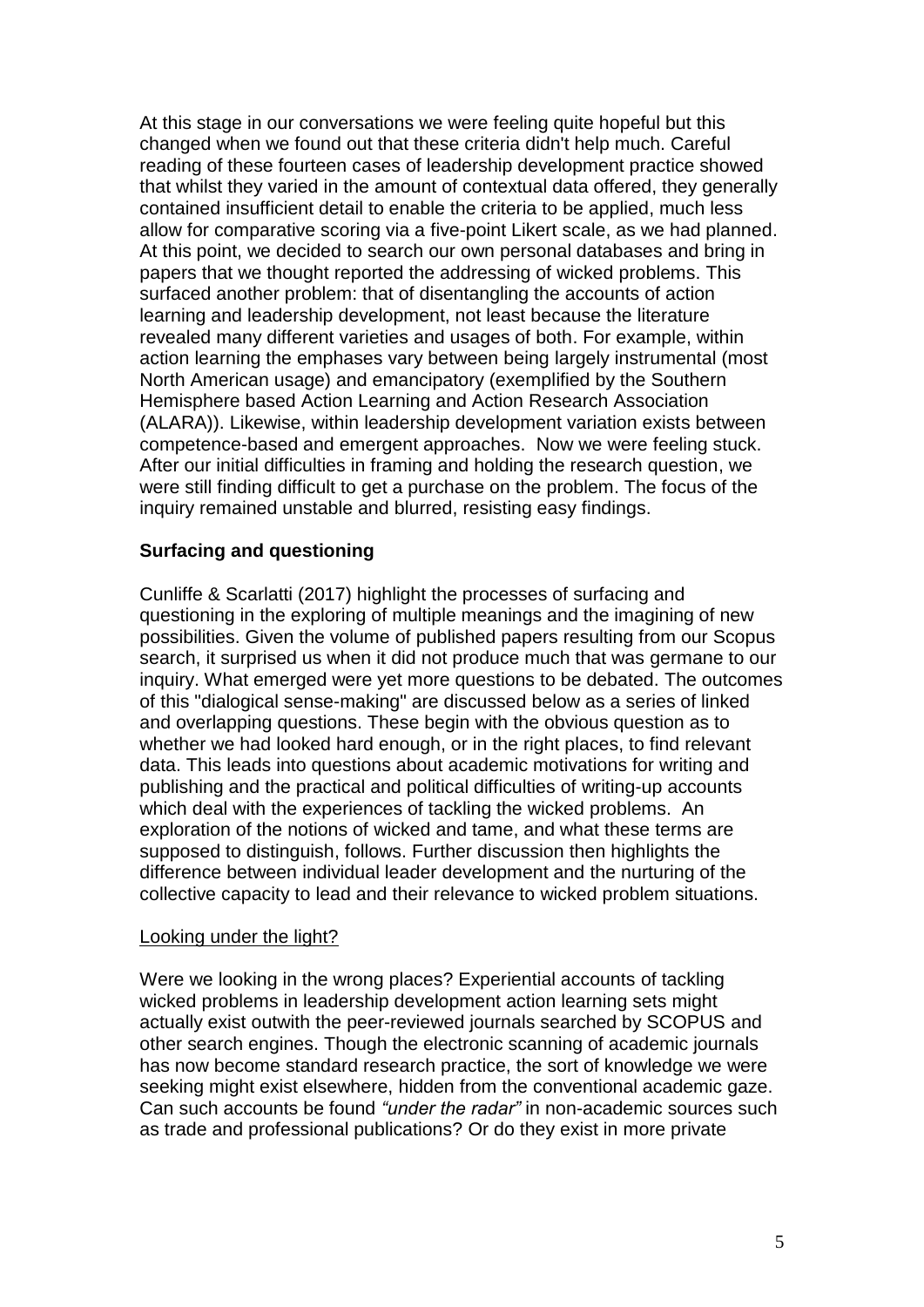places like participants' and researchers' notes, diaries, blogs and other locally shared forums?<sup>3</sup>

#### Academic motivations

1

This prompts another set of speculations: if such material exists, authors might choose not to write it up or make it available for a variety of reasons, amongst which issues of career progression and organisational prestige are likely to feature. Do those who are writing about action learning and leadership development do so largely for the purposes of personal career aspirations and institutional enhancement? And, if so, is this likely to lead to an aversion to narratives of what might be perceived as *"failures"*? In our limited search we were only able to find three papers acknowledging such an outcome (Oliver, 2008; Edmonstone, 2010; Dovey & Rembach, 2015 - all in *Action Learning: Research & Practice*). Yet, as Revans points out, reverses and unsuccessful actions are ever-present in leadership work: the tackling of the intractable problems always carries significant risk of failure (2011: 6).

Questions about academic motivations in the writing-up, or not, of practice cases, extend beyond authors to their employing institutions and to the academic journals themselves. Do academics, universities and academic publishers value research of this nature? Pragmatic researchers and publishers might of course simply note that such material is of little interest to their audiences in the performative worlds where leadership development Is an important preoccupation. Business school staff, for example, are usually encouraged to publish in Association of Business Schools (ABS) ranked journals rather than in more practice-oriented publications with more interest in *"*warts and all*"* accounts. Matters of individual career progression and institutional prestige are likely to be important motivations in the production of academic papers; do these outweigh any desire to publish the convoluted and contentious detail likely to accompany the intractable problems of leadership?

#### Practical and political difficulties of writing up wicked issues

Among the practical difficulties of telling a wicked problem story is the gaining of permissions and freedoms to be both an honest observer and a reporter of organisational practices. Wicked problems are inevitably political in nature and are characterised by different stakeholders with sometimes conflicting interests, so that any accounts are likely to be partial or constrained. Any faithful study addressing a wicked leadership issue in an organisational setting is likely to record instances of failure and confusion alongside any successes and insights. As suggested above, such accounts may be deemed embarrassing or damaging to organisational actors or stakeholders, and not

 $3$  A reviewer's comment on the second draft of this paper provided a useful case study of action learning being used on a leadership development programme in a housing association to develop organisational leadership as well as individual leaders (Denyer & Turnbull James 2016). Though beyond our current reach, these possibilities suggest directions for further inquiry.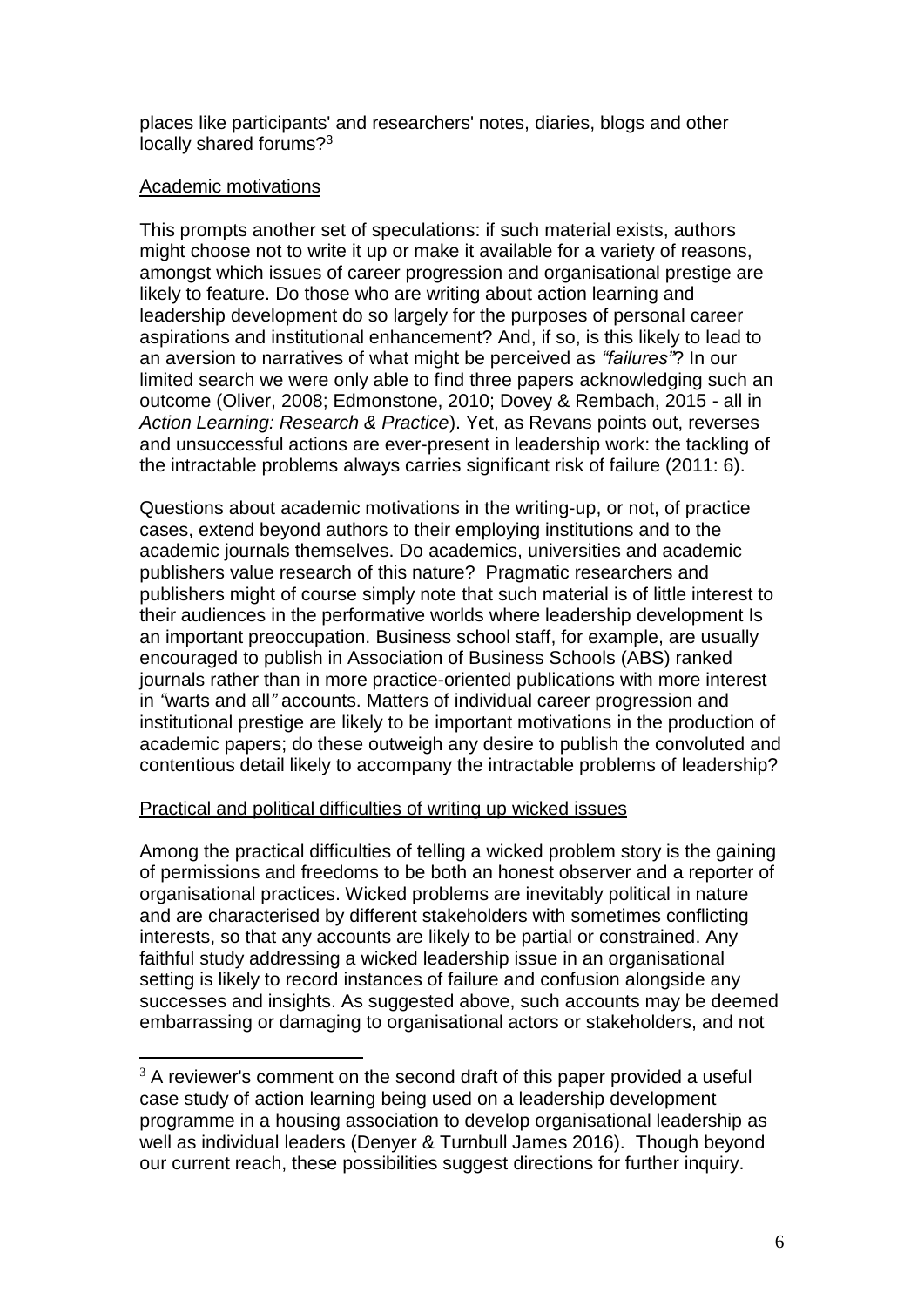least to the academic author, who might fear the consequences of even describing problematic situations.

This is an especially acute issue for *"insider researchers"* (Brannick & Coghlan, 2014) who might otherwise be well placed to observe such situations. Feelings of organisational loyalty or self-preservation may inhibit the exposure of backstage conditions and result in self-censorship and subordination to conventions of proper behaviour. In a case describing a leadership development programme using action learning in a university, Dovey & Rembach (2015: 286-287) describe various forms of resistance and inhibition to the addressing of problems in the institution, including structural inertia (routinised processes and procedures); personal politics (violation of hierarchical authority and bureaucratic protocols); fear of creating a precedent (too risky); reified mental models; fear of loss of control and inappropriate assumptions (about "the way the world works"). This is a valuable narrative because, as noted earlier, such accounts are scarce. Whilst Alvesson (2009) suggests that academics tend not to study the *"lived realities"* of their own organisations because it is difficult to study something in which one is heavily involved, Brannick & Coghlan nicely highlight the dilemma by commending researchers to ponder how they can "*undertake academic research in their own organisations while retaining the choice of remaining a member within a desired career path when the research is complete*" (2007: 59).

Pressures towards loyalty and self-preservation may also incline researchers to study and write narratives of undisputed success focussed on tame rather than wicked problems. This includes the temptation to treat the wicked as if it is tame and as amenable to managerial solution. This has the considerable practical advantage that describing a tame problem and its resolution is likely to be a much simpler task than the capturing of wicked problems and issues. Considerable technical and political skills might be required to tell a complex and convoluted organisational story and condense such a rich picture into a suitable size and format for publication.

Another consideration is the attitudes of the work organisations, including those academic ones, who sponsor leadership development programmes and provide the wicked problem contexts. To what extent are these organisations and their leaders, who may not have very well worked out motives for doing leadership development in the first place (Jackson & Parry, 2008:119; Bolden et al, 2016), be willing to support the exploration and tackling of such issues? Enquiries into scandals such as the mis-selling of financial services (Perkins et al, 2016) or the sexual exploitation of vulnerable people in cities (Jay, 2014) often reveal a history of the suppression of awareness and the continuation of out-dated practices. Are organisational leaders willing to sponsor development work and experiment with new ways of working on their intractable problems? Or are they also more likely to avoid these in favour of interpretations that can be addressed by the adoption of tame approaches? Where institutional leaders are even willing to address difficult questions, do they have the *"learning architectures"* (Wilhelm, 2005), or organisational systems of supervision, appraisal, assessment and rewards, to support learning on these challenging issues? Even where action learning is well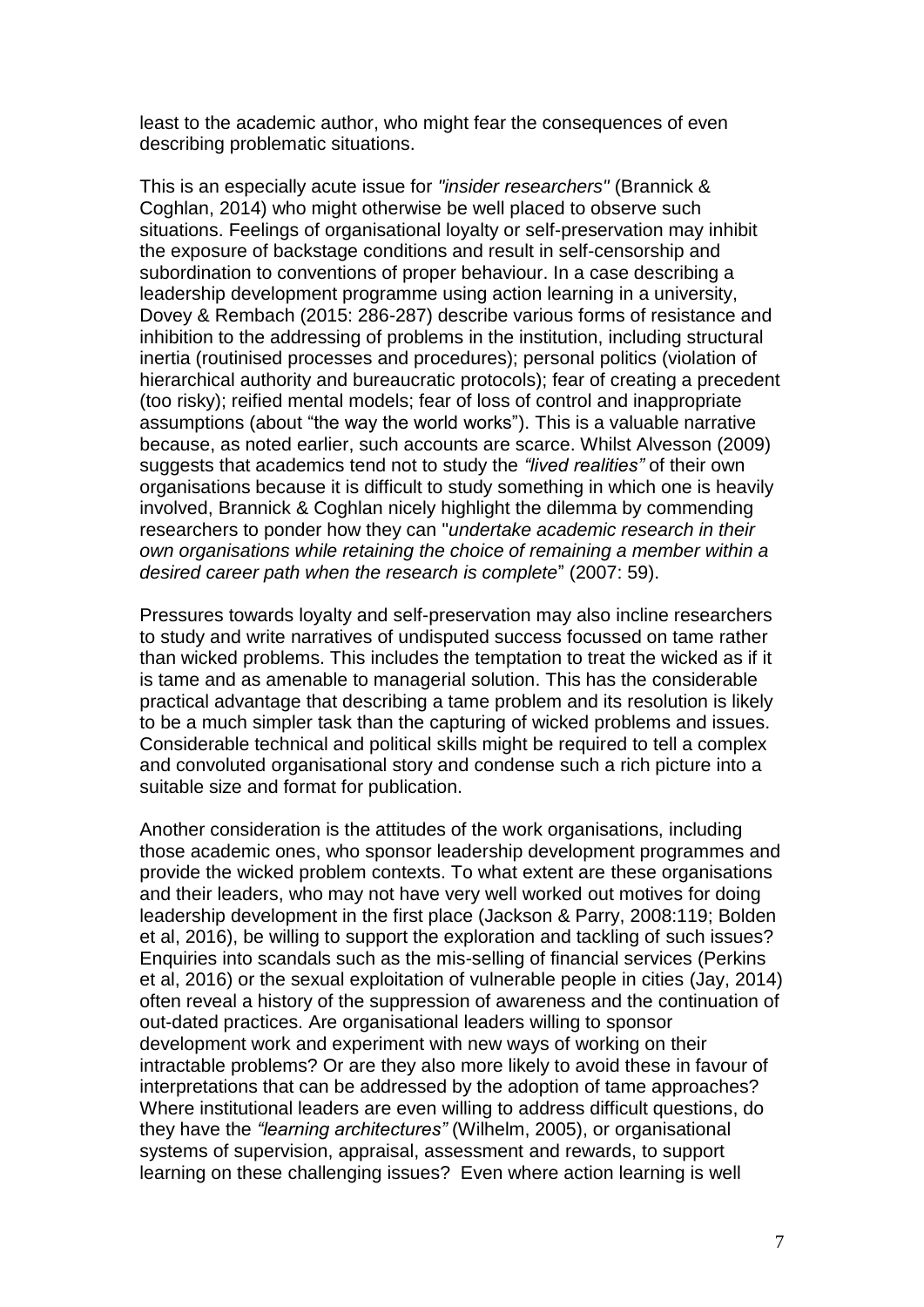supported, there remain many cultural processes that can encourage the avoidance of wicked problems and promote *"learning inaction"* (Vince, 2008).

#### But, when is a problem wicked?

The above discussion reveals a difficulty in either spotting or acknowledging the wicked issues and distinguishing them out from those more amenable to being managed. Are the wicked problems really separable from the tame ones, or are they intertwined or bound up together? Kellie et al's (2010) case begins with the practical and technical business of wound dressing and tissue viability in healthcare, but it soon becomes apparent that changes in practice necessitate wider cultural behaviour changes. Olsen & Carter's (2016) account starts with professionals' questions about how to help people with learning disabilities who had been raped, and quickly reveals large gaps in their knowledge and understanding. Progress is made via an action learning and research process in which those who had been raped and those wanting to be of help worked together to learn and to develop new practice. These examples point to wicked problems as underlying or semi-submerged. Such problems are not capable of being worked on by the rational-empirical method of problem-definition and solution (Sarason 1978) but are intractable, not permanently solvable and possibly deeply-rooted in the human condition. Such problems are never resolved once and for all and have to be continually addressed in unique contexts bounded by time, place and historical circumstance. Any "solution" lasts only until the problem recurs in another form, in another place.

In many of the cases reviewed, participants addressed personal leadership development problems in their sets, including for example, entering new roles (Richardson et al, 2008). Whilst personal development issues may be intractable, we pondered whether they can be wicked, concluding that, whilst working on a wicked problem would almost certainly lead to personal development, personal development issues on their own are unlikely to meet the criteria set above.

#### Private and public

Another avenue for further inquiry is whether there is a difference between the problems addressed on leadership development programmes in public and private sector organisations. Do the latter tend to focus on the technically resolvable, rather than the socially difficult, and do the wicked problems lie largely, if not exclusively, in the former? It is the case that the original concept of wicked problems arose in the domain of urban planning, and that the term is often used in connection with the big problems of public concern such as drug abuse, crime, housing and climate change (Rittell & Webber 1973; Levin et al 2012; Pedler 2016).

A related question is whether action learning on difficult questions is seen as inappropriate or as being *"too slow"* for the perceived *"fast-moving"* contexts of the private sector? Does the private sector tend to adopt a more instrumental view of action learning as a tool to achieve certain ends, rather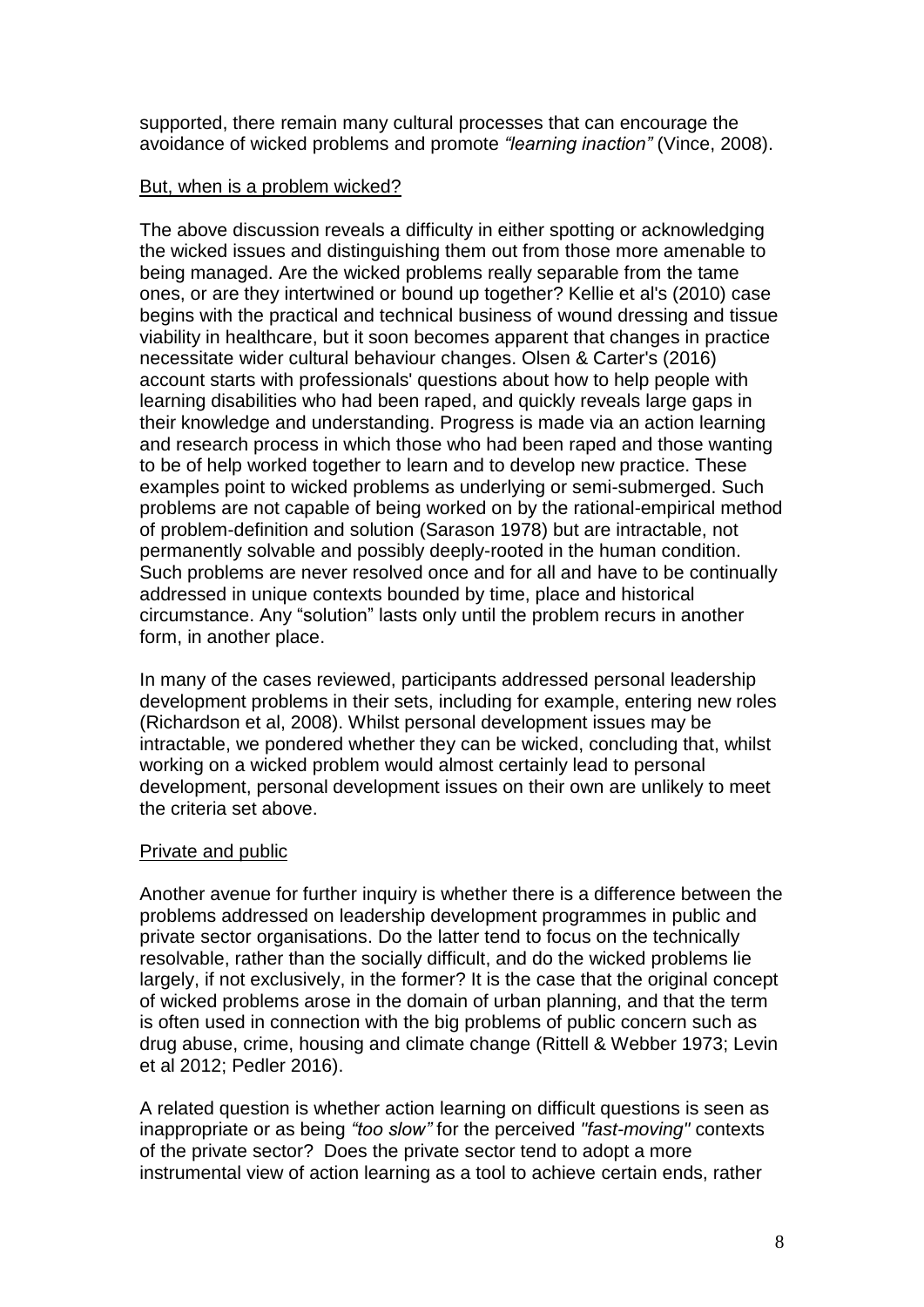than as a means of encouraging the wider reflection and collaboration likely to be required for the wicked issues? Such questions need more study. However, when it comes to leadership development programmes all senior leaders, under various pressures to produce results, avoid reputational damage and so on might well choose to substitute difficult questions for simpler ones. Whilst these pressures might be felt most urgently in the private sector, they equally apply to public sector leaders.

#### Leader development and leadership capacity

The leadership development programmes in the papers examined in this study focused mainly on individual leaders rather than on the collective leadership capacity of an organisation. They demonstrated a strong personal development orientation with less attention paid to the world outside. Where participants addressed a work challenge this was likely to be one which could be managed within constrained time and resources available to the individual, rather than being a more complex enquiry whose investigation and tackling required wider collaboration with other parties (Lynch & Verner, 2013; Doyle, 2014; Radcliff, 2017). There was also the possibility of an over-emphasis on action at the expense of learning (Willis, 2011).

These tendencies may be reinforced where individually-oriented leadership development courses also carry qualifications, as in MBA programmes (Masters in Business Administration) which have a track-record of enhancing individual careers, but little reputation for organisational impact through projects and dissertations. As in the earlier discussion, what influences the MBA student's choice of project? Are they likely to choose tame problems where they can demonstrate competence and tell success stories, or tackle *"no one right answer"* situations, where there are less obvious rewards? Do assessments reward clear conclusions and recommendations, rather than attempts at more tangled appraisals and judgement, thereby strengthening the tendency to treat wicked problems as resolvable by the adoption of tame approaches?

As the wicked problems are likely to require more deliberated, collaborative and concerted action by numbers of individuals and agencies (Rittell & Webber, 1973; Grint, 2005; 2007), a more promising approach to leadership development may be the nurturing of collective leadership capacity, termed as *"leaderful practice"* (Raelin, 2003; 2011) or *"systems leadership"* (Ghate et al, 2013). Collective approaches to leadership put an emphasis on the involvement and engagement of all those found in the situation. Raelin *(*2011: 203) describes it as a relational approach informed by democratic values, Drath et al (2008) refer to the whole collective being engaged in developmental practices which bring about a new leadership culture.

In the light of encouraging the collective capacity to lead it is interesting to note that, in some of the cases we reviewed, the featured participants did not see themselves as *"leaders"* at all, but rather as engaged in practical local innovations in wound dressing or end-of-life care (Kellie et al, 2010; Machin & Pearson, 2014; Gillett et al, 2017). These cases show professionals who are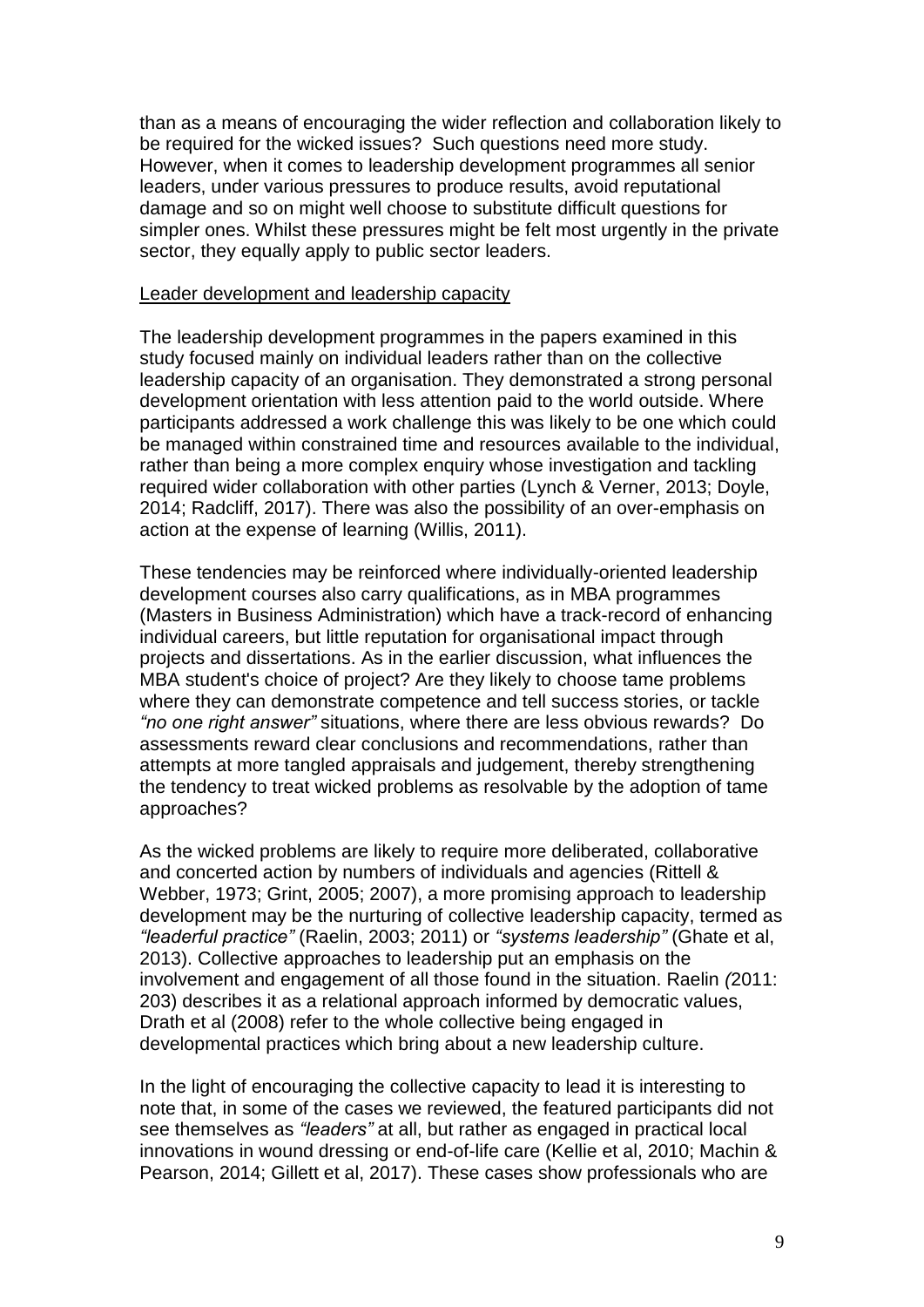not in formal managerial positions and who are focused on local innovation and as *"developing practice"*. It is an intriguing thought*,* that where the really difficult problems are concerned, it might be better not to call it *"leadership development".*

# **Conclusion**

The starting point for this essay concerned the relationship of action learning to wicked problems and leadership. The latter we defined (after Revans and Grint) as the willingness to tackle the intractable or wicked issues of leadership, rather than technical or procedural puzzles of management. We posited that, if action learning is commonly employed for leadership development purposes, the participants in such programmes should be addressing the wicked issues and questions. However, our selective search failed to provide much evidence to support this proposition and our attempts to make sense of this have resulted in the questions raised above. Much of what calls itself *"leadership development"* may, in fact, be individual and hierarchical leader development which is inevitably valued by participants in such programmes, but which does little to develop social capital or collective leadership capacity. We therefore suggest that action learning may have been *"co-opted"* by leader development and, as a result, opportunities to develop such collective capacity may be being lost, although perhaps such matters are being pursued by professionals who seek to innovate their practice and to improve the services they provide.

## **Discussion**

Whilst our study of a few published accounts hardly amounts to an *"initial systematic literature review"* (Armitage & Keeble-Ramsey, 2009), our engagement with what we did find and our attempts at *"dialogical sensemaking"* (Cunliffe & Scaratti, 2017) engaged us all and resulted in the questions and concerns that form the main part of the paper. This exploration reveals points of particular significance for our starting question: do the participants on leadership development programmes employing action learning really tackle the intractable or wicked problems of leadership? These are first, that most leadership development is leader development which may be at odds with the needs for the sort of leadership required in wicked problems situations; and secondly, that action learning as it is used on such programmes may contribute to this leader development orientation and that other interpretations of action learning are likely be more appropriate to the nature of leadership work.

Our paper does, we think, confirm that most of what calls itself *"leadership development"* is in practice individual leader development. As others have pointed out, most (so-called) leadership development does not seem to be aimed at the intractable or wicked problems of organisational and social life, but instead at individuals and their personal skills (Jackson & Parry, 2008; Bolden et al, 2016). This development of individual *"leaders"* carries with it the implicit hierarchical implication that this status has been conferred or bestowed on them by their employing organisations. Leader development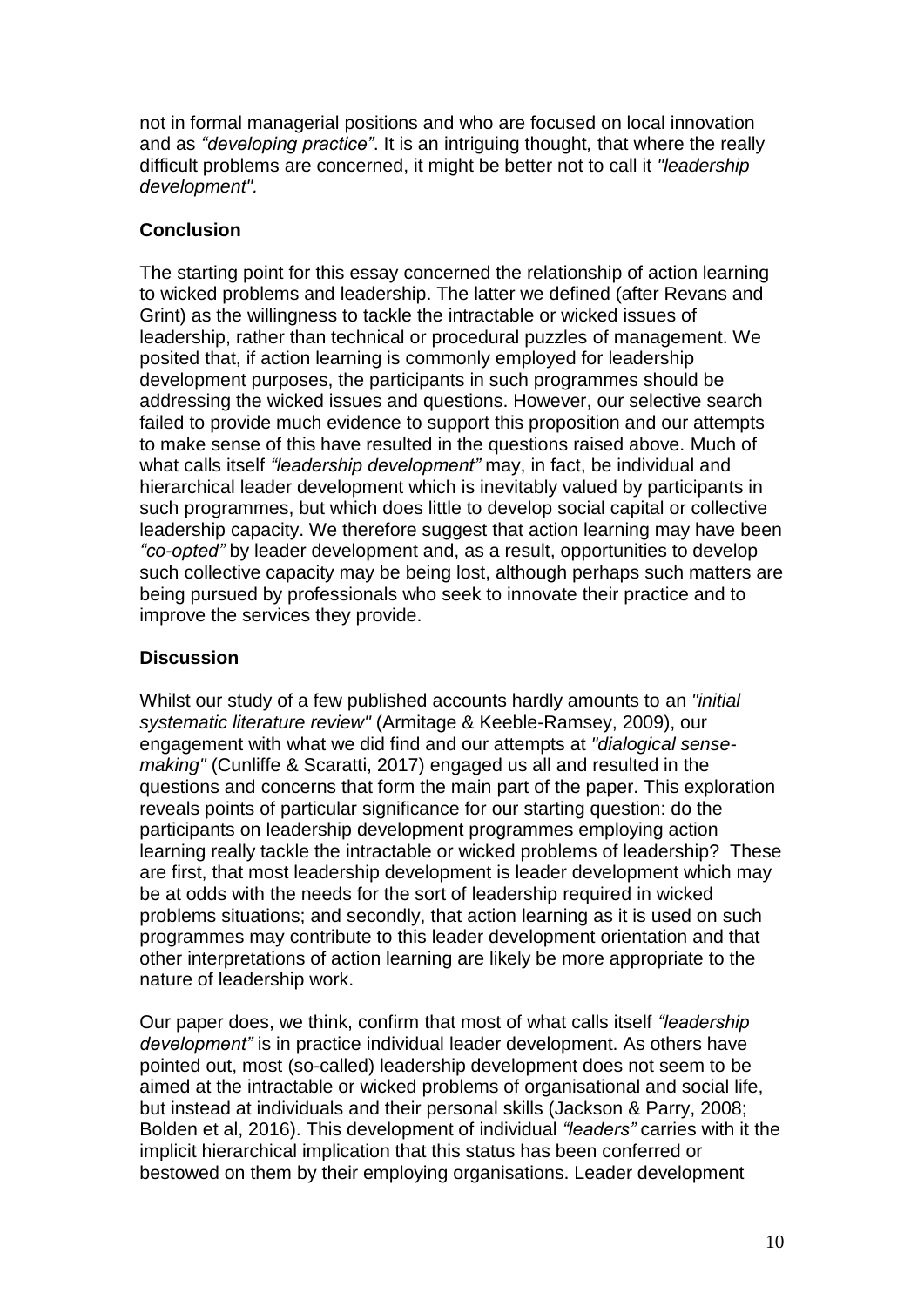serves an *"identity regulation"* function within institutions (Alvesson & Willmott, 2002) embodying taken-for-granted assumptions that leadership is an elite practice and a rational endeavour which arises from characteristics possessed by a few special and gifted individuals (Rogers, 2007).

Perhaps not surprisingly then, participants in such programmes usually value them highly, commonly reporting increased confidence and enhanced feelings of self-worth. However, the focus on individual skills and competencies has wider consequences for the overall development of leadership capacity in an organisation. How well does leader development prepare people for the complexity of leadership work as described by Revans, Grint and others? Critiques of mainstream programmes such as MBAs assert that developing judgement about leadership uncertainties and paradoxes or embracing ethical and social responsibilities play almost no part in the academic narrative (Bennis & O'Toole, 2004; Vince & Pedler, 2018). Rather to the contrary, leader development may encourage individuals to divert their energies into career management and confirm commonly held assumptions that salvation lies in finding the right person rather than, say, working towards more apposite collaborative efforts.

Day (2001) proposes leadership as a social process taking place within a specific context, and as emphasising leadership practice and the development of social capital or collective capacity for effective working and social relationships. In this view, leadership is not a position, but a behaviour that can show up anywhere, as in some of our examples given earlier (e.g. Kellie et al, 2010; Olsen & Carter, 2016). Where the wicked problems are concerned, Grint suggests that an engagement in collaborative dialogue with all stakeholders is required to craft partial, emergent and *"clumsy"* approaches which are *"good enough"* for now to move things on. This *"bricolage"*, or stitching-together of actions and initiatives using whatever resources are to hand, implies improvisation, experimentation and exploration, where the potential outcomes cannot necessarily be known at the outset (Pina e Cunha et al, 2009). Or, as has been suggested, for such problems it is necessary for people to *"act themselves into a new way of thinking"* (Pascale et al, 2010).

However, the emphasis in much action learning practice on *"own job"* problems and individual development may contribute to, and even enhance, the orientation to leader, rather than leadership, development. Observers have noted various pressures which align action learning sets towards individual rather than organisational development. For example, sets may be seen as sources of *"rest and refreshment"* in the context of intense performance management and frequent *"re-disorganisations"* (Pedler & Attwood, 2011); or sets may function to divert attention away from matters of organisational performance and towards the personal agendas of individual members (Rigg, 2008); or perhaps action learning set participants simply find work on organisational problems *"too difficult"* (Donnenberg & De Loo, 2004). In this sense, action learning may be seen to have been *"co-opted"* into leader development. Venner (2011: 214 - 218) offers an alternative to this oppositional view of individual versus organisational orientations in reporting that sets may develop individuals' capacities in *"facilitative leadership "*, where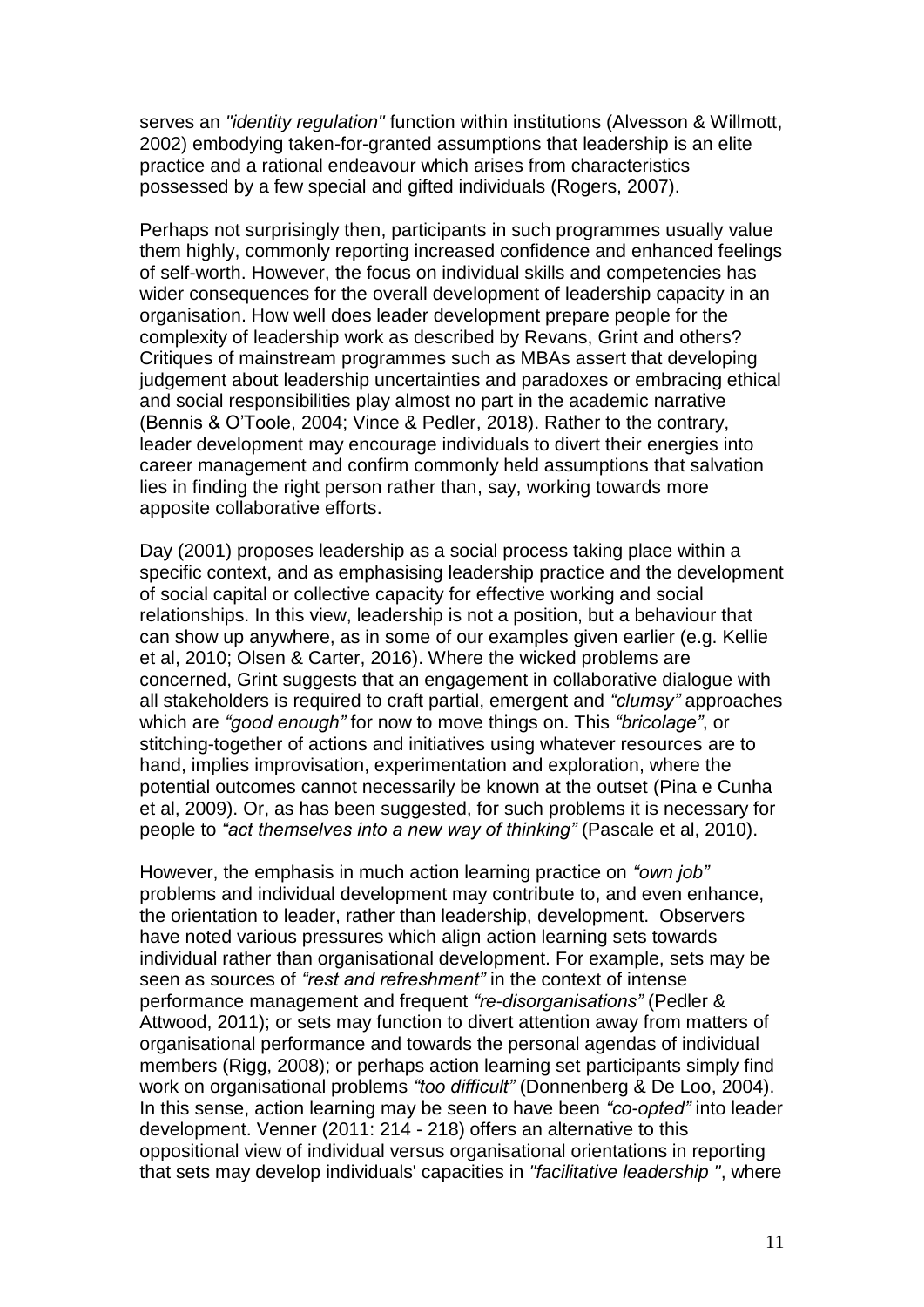action learning increases a person's effectiveness as a leader through *"facilitating peers as they tackle complex organisational challenges".* 

If addressing the wicked issues of leadership work involves a collective effort, then are real opportunities being missed by current approaches to action learning? For social capital to be developed, alternatives to what action learning has now become may be necessary. Nicolini et al (2004), for example, report on attempts to link action learning to whole system change conferences, where dialogue and collective engagement is mobilised between a number of sets *("a structure that reflects")* and larger conferences where reflections are linked to power *("a structure that connects").* Similarly, Pedler & Attwood (2011), reviewing action learning in NHS pathology services, identify factors that extend the impact of action learning beyond the sets, including the involvement influential persons within the wider system, linkages to other relevant activities and networks and awareness of the wider context together with national policies and initiatives. Such findings seem to echo Revans' original prescriptions for action learning, of the need for clients, sponsors, *"supporting assemblies"* and *"structures of welcome"* for successful action within organisations or systems (2011: 17-39). However, perhaps because it has proved too difficult to implement (Donnenberg & De Loo, 2004), action learning practice has moved away from Revans' original model (Pedler et al, 2005).

This raises important questions about changes in the nature of organising since Revans formed his ideas, including as to where *"permission"* to act on problems comes from within an organisation or system. Permission may imply consent or mandate from some source of authority outside the person. However, notions of *"discretion"*, or acting on one's own authority and judgement, and *"agency"*, or the capacity to act and make one's own choices, seem closer to the sense of being a professional, as distinct from being a manager or leader. In many *"knowledge-based"* and human service organisations, professional judgement and discretion are perhaps as much likely as any managerial decision to determine successful outcomes. It may be therefore that the people who emerge from leader development programmes are not necessarily the most important actors in dealing with the wicked issues of organisation and *"leadership".* Such examples as we have found of people using action learning to address the intractable and the unknowable issues have not been on leader development programmes. Perhaps those on such programmes don't tackle the difficult leadership issues because these are addressed, if at all, largely by professionals seeking to innovate and to improve their services?

#### **References**

Alvesson, M. (2009) "At-Home Ethnography: Struggling With Closeness And Closure", In *Organisational Ethnography: Studying The Complexity Of Everyday Life*, edited by S. Ybema, D. Yanow, H. Weis, & F. Kamsteeg, London: Sage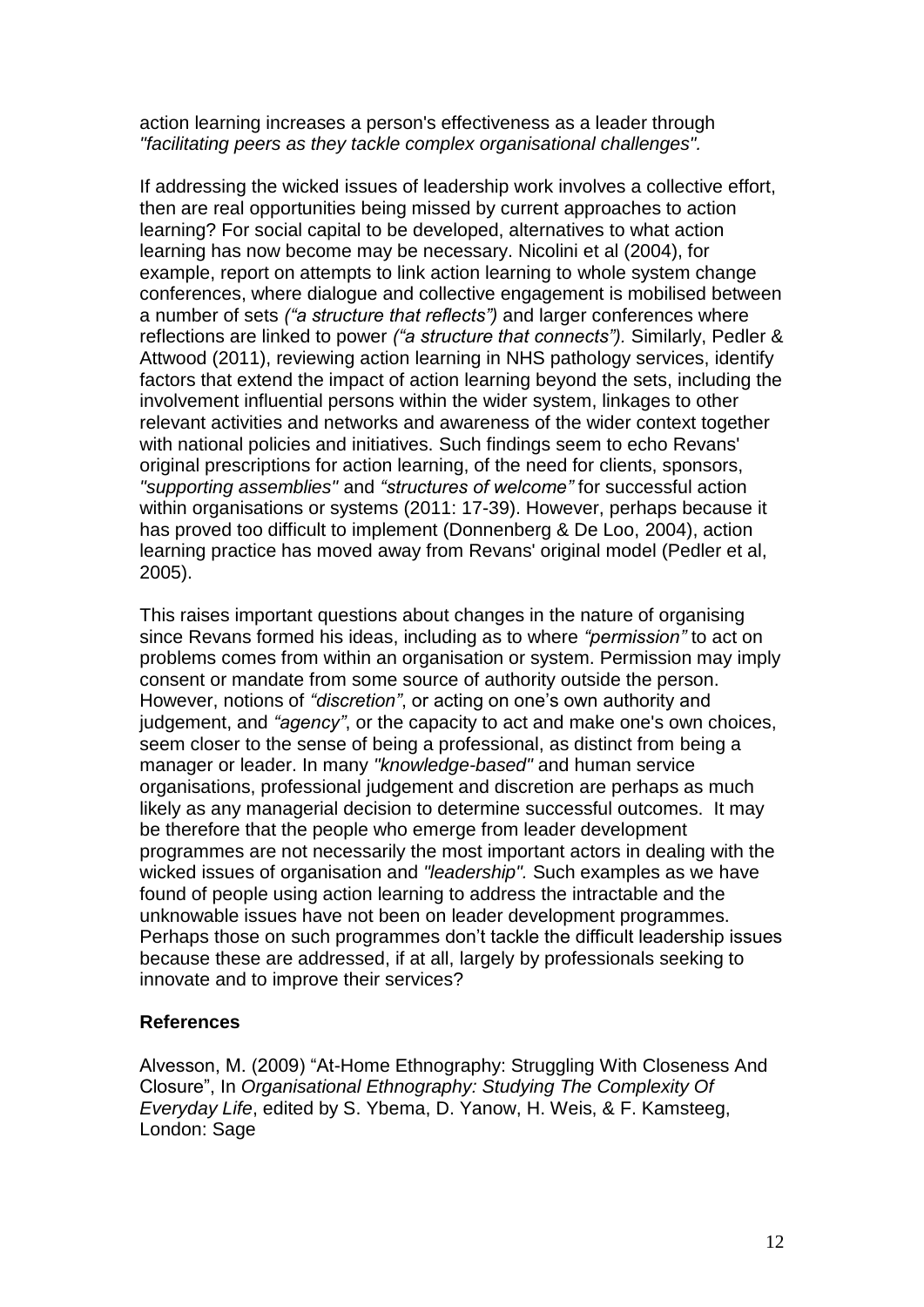Alvesson, M. & Willmott, H. (2002). "Identity Regulation As Organisational Control", *Journal of Management Studies*, 39: 619–644.

Anderson, L., Ellwood, P., & Coleman, C. (2017). "The Impactful Academic: Relational Management Education As An Intervention For Impact", *British Journal of Management*, 28(1): 14-28.

Armitage, A., & Keeble-Ramsay, D. (2009). The Rapid Structured Literature Review as a Research Strategy. Online Submission, 6(4), 27-38.

Bennis, W. & O'Toole, J. (2004) "How Business Schools Lost Their Way", *Harvard Business Review*, May: 1-9.

Bolden, R. (2005) "*What Is Leadership Development?: Purpose And Practice?"* Research Report, University of Exeter

Bolden, R., Witzel, M. & Linacre, N. (Eds.) (2016) *Leadership Paradoxes: Rethinking Leadership For An Uncertain World,* Abingdon: Routledge

Boshyk, Y. (Ed.) (2000) *Business-Driven Action Learning: Global Best Practices*, Basingstoke: Macmillan

Brannick, T., & Coghlan, D. (2007). In Defense Of Being "Native": The Case For Insider Academic Research. *Organisational Research Methods*, 10(1), 59- 74.

Burgoyne, J. (2004) *"How Certain Are We That Management And Leadership Development Is Effective?"* Paper presented at a Management Leadership and Learning Workshop, Lancaster, July

Coghlan, D. & Brannick, T. (2014). *Doing Action Research in Your Own Organization* London: Sage

Coghlan, D. (2017). "Edgar H. Schein: The Scholar-Practitioner as Clinical Researcher" in *Palgrave Change Thinkers Handbook,* edited by W. Pasmore, D. Szabla & M. Barnes Basingstoke: Palgrave Macmillan: 1-12.

Cunliffe, A. & Scaratti, G. (2017) "Embedding Impact In Engaged Research: Developing Socially Useful Knowledge Through Dialogical Sense-Making" *British Journal of Management*, 28: 29–44.

Day, D. (2001) "Leadership Development: A Review In Context", *Leadership Quarterly*, 11 (4): 581-613

Day, D. (2011). "Leadership Development" in *The Sage Handbook Of Leadership,* edited by A. Bryman, D. Collinson, K. Grint, B. Jackson & M. Uhl-Bien, London: Sage Publications.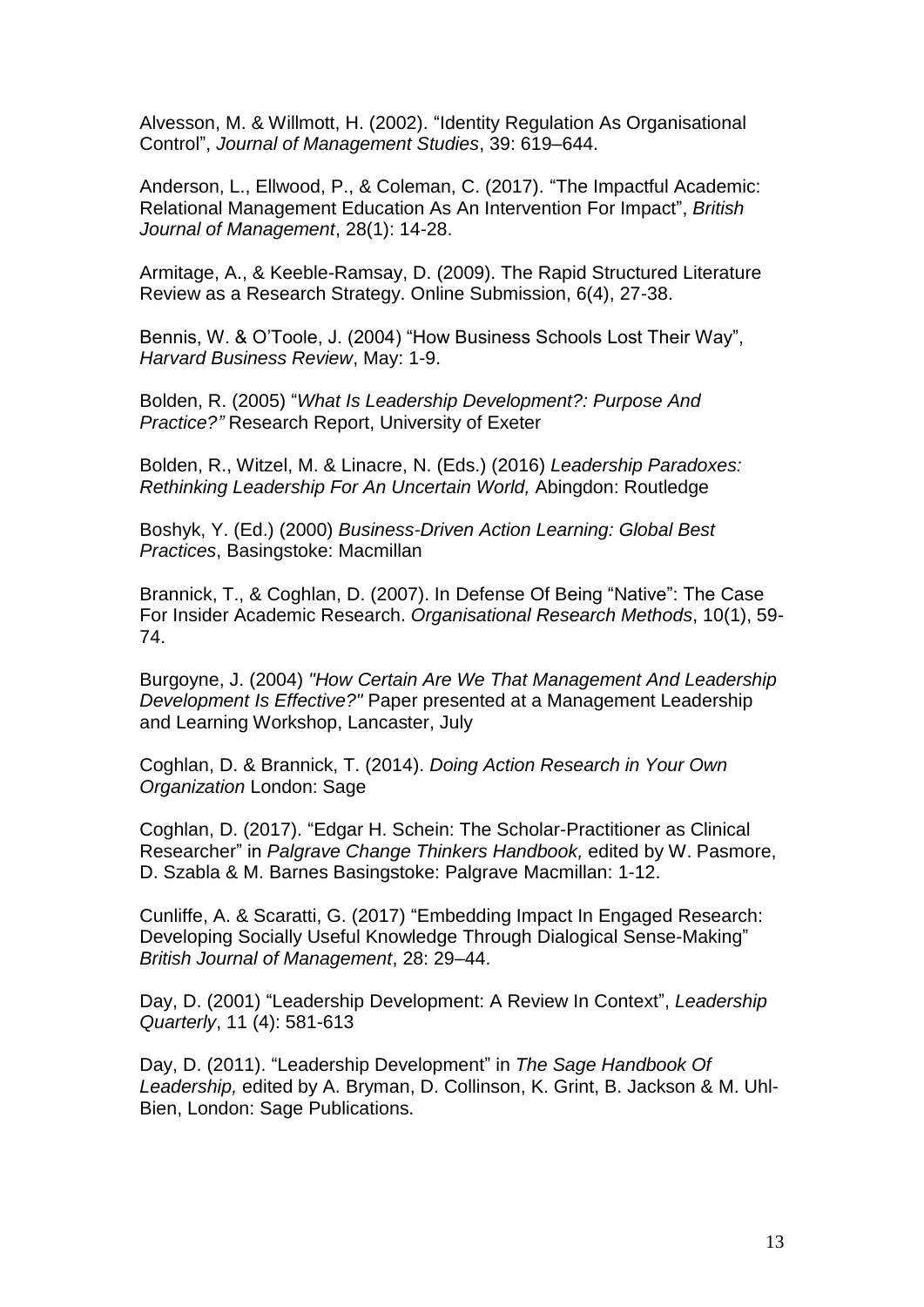Day, D., Fleenor J., Atwater, L., Sturm R. & McKee R. (2014) "Advances In Leader And Leadership Development: A Review Of 25 Years Of Research And Theory", *The Leadership Quarterly* 25 (1): 63-82.

Denyer D & Turnbull James K (2016) "Doing Leadership-as-Practice Development" in Raelin J (Ed.) *Leadership-as-Practice: Theory & Application* Abingdon, UK: Routledge, pp. 262-283

Donnenberg, O. & De Loo, I. (2004) "Facilitating Organisational Development Through Action Learning: Some Practical And Theoretical Considerations", *Action Learning: Research & Practice*, 1 (2): 167-184

Dotlich, D., Cairo, P. & Cowan, C. (2014) *The Unfinished Leader: Balancing Contradictory Answers To Unsolvable Problems,* San Francisco: Jossey-Bass

Dovey, K. & Rembach, M. (2015) "Invisible Practices; Innovative Outcomes: Intrapreneurship Within The Academy", *Action Learning: Research & Practice*, 12 (3): 276-292.

Doyle, L. (2014) "Developing Leaders And Supporting Change In A Healthcare Context", *Action Learning: Research & Practice*, 11 (1): 64-71

Drath, W. H., McCauley, C. D., Palus, C. J., Van Velsor, E., O'Connor, P. M., & McGuire, J. B. (2008). "Direction, Alignment, Commitment: Toward A More Integrative Ontology Of Leadership". *The Leadership Quarterly*, 19(6): 635- 653.

Edmonstone, J. (2010) "When Action Learning Doesn't "Take": Reflections On The DALEK Programme", *Action Learning: Research & Practice*, 7 (1): 89-97.

Ghate, D., Lewis, J. & Welbourn, D. (2013) *Systems Leadership: Exceptional Leadership For Exceptional Times: Synthesis Paper*, ADCS Virtual Staff College/The Leadership Forum/Colebrook Centre for Evidence & Implementation/Cass Business School, City University, London

Gillett, K., Reed, L. & Bryan, L (2017) "Using Action Learning To Support Change In End-Of-Life Care", *Leadership in Health Services*, 30 (2): 184-193.

Grint, K. (2005) "Problems, Problems, Problems: The Social Construction Of Leadership", *Human Relations* 58 (11): 231-246.

Grint, K. (2007) "Learning To Lead: Can Aristotle Help Us Find The Road To Wisdom?", *Leadership* 3 (2): 1467-1494.

Grint, K., (2010) "Wicked Problems And Clumsy Solutions: The Role Of Leadership", *Clinical Leader* 1 (1): 54-68.

Handy, C. (1993) *The Empty Raincoat* London: Hutchinson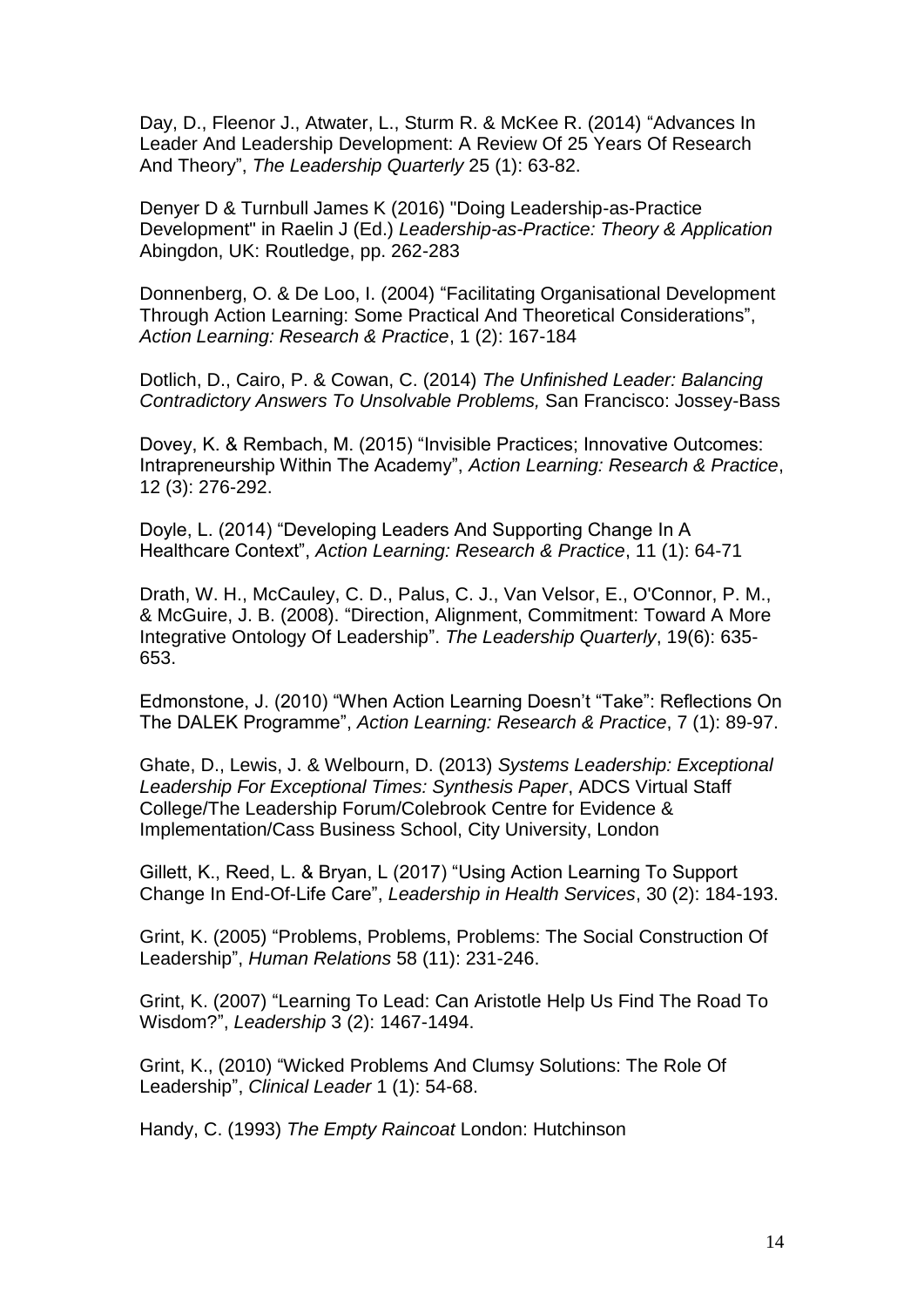Hampden-Turner,C. (1993) *The Seven Cultures of Capitalism* New York: Doubleday

Heifetz, R. (1994) *Leadership Without Easy Answers* Cambridge: Bellknap Press

Horne, M. & Steadman Jones, D. (2001) *Leadership: The Challenge For All?* London: Institute of Management/Demos

Jackson, B. & Parry, K. (2008) *A Very Short, Fairly Interesting And Reasonably Cheap Book About Studying Leadership,* London: Sage **Publications** 

Jay, A. (2014) *Independent Inquiry Into Child Sexual Exploitation In Rotherham*, Rotherham Metropolitan Borough Council

Johnson, B. (2009) *Leaders Make The Future,* San Francisco: Berrett-Koehler

Kellie, J., Henderson, E., Milsom, B. & Crawley, H. (2010) "Leading Change In Tissue Viability Best Practice: An Action Learning Programme For Link Nurse Practitioners", *Action Learning: Research & Practice*, 7 (2): 213-219.

Lawless, A., Sambrook, S., & Stewart, J. (2012). "Critical Human Resource Development: Enabling Alternative Subject Positions Within A Master Of Arts In Human Resource Development Educational Programme". *Human Resource Development International*, 15(3), 321-336.

Levin, K, Cashore, B, Bernstein, S & Auld, G (2012). "Overcoming The Tragedy Of Super Wicked Problems: Constraining Our Future Selves To Ameliorate Global Climate Change". *Policy Sciences* 45 (2) 123–152.

Lewis, M. (2000) "Exploring Paradox: Towards a More Comprehensive Guide", *Academy of Management Review* 25(4): 760-774.

Lewis, M., Andriopoulos, C. & Smith, W. (2014). "Paradoxical Leadership To Enable Strategic Agility", *California Management Review* 56(3): 58-77.

Lynch, M. & Verner, E. (2013) "Building A Clinical Leadership Community To Drive Improvement: A Multi-Case Educational Study To Inform 21st Century Clinical Commissioning, Professional Capability And Patient Care", *Education for Primary Care*, 24 (1): 22-28.

Machin, A. & Pearson, P. (2014) "Action Learning Sets In A Nursing And Midwifery Practice Learning Context: An Evaluation", *Nurse Education in Practice*, 14 (4): 410-416.

Mabey, C. & Thomson, A. (2000) "The Determinants Of Management Development" *British Journal of Management* 11 Special Issue, S3-S16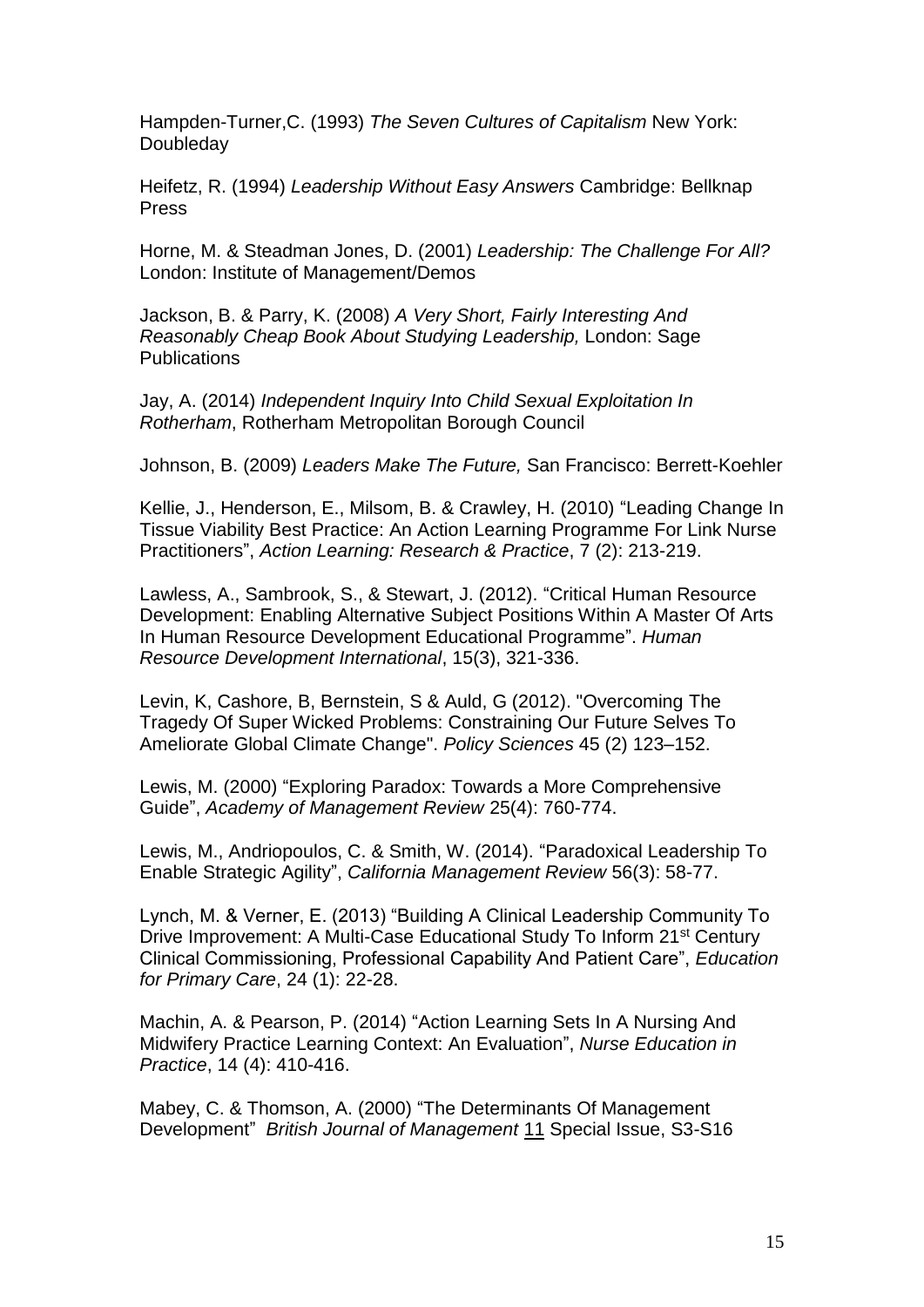Marquardt, M. (2010) *"The Evidence For The Effectiveness Of Action Learning",* Paper presented at the International Action Learning Conference, March 30th, Henley: UK.

MacGregor, C. J., & Fellabaum, J. (2016). "Dissertation Redesign For Scholarly Practitioners In Educational Leadership: Increasing Impact Through. Contemporary Approaches To Dissertation Development and Research Methods, in *Contemporary Approaches To Dissertation Development and Research Methods*, edited by V. Storey & K. Hesbol, Hershey, PA: IGI Global

Nicolini, D., Sher, M., Childerstone, S. & Gorli, M. (2004) "In Search Of The "Structure That Reflects": Promoting Organisational Reflection Practices In A UK Health Authority, in *Organising Reflection,* edited by M. Reynolds & R. Vince, Aldershot, Ashgate Publishing

Obolensky, N. (2014) *Complex Adaptive Leadership: Embracing Paradox and Uncertainty* ,Farnham: Gower

Oliver, J. (2008) "Reflections On A Failed Action Learning Intervention", *Action Learning: Research & Practice*, 5 (1): 79-83.

Olsen, A. & Carter, C. (2016) "Responding To The Needs Of People With Learning Disabilities Who Have Been Raped: Co-production In Action", *Tizard Learning Disability Review*, 21 (1): 30-38.

Pascale, R., Sternin, J. & Sternin, M. (2010) *The Power Of Positive Deviance: How Unlikely Innovators Solve The World's Toughest Problems*, Boston: Harvard Business School Publishing

Pedler, M, Burgoyne, J, & Brook, C. (2005) "What Has Action Learning Learned To Become?" *Action Learning: Research & Practice* 2 (1) 49-68

Pedler, M. & Attwood, M. (2011) "Action Learning And Social Capital, in Action Learning In Practice, 4<sup>th</sup> edition, edited by M. Pedler, Farnham: Gower

Pedler, M. (2016) "Problems: Intractable And Wicked" *IFAL Newsletter,* June.

Perkins, J., Banner, S., Glemza, A., Karystinou, M., Mott, T., O'Brien, I. & O'Neill, M. (2016) *Financial Services Mis-Selling: Regulation And Redress*, London: National Audit Office

Pina e Cunha, M., Da Cunha, J. & Clegg, S. (2009) "Improvisational Bricolage: A Practice-Based Approach To Strategy And Foresight", in *Handbook of Research on Strategy and Foresight*, edited by L. Constanzo & R. MacKay, Cheltenham: Edward Elgar Publishing

Radcliff, P. (2017) "Virtual Action Learning: A Pilot In Building Leadership Capacity", *Action Learning: Research & Practice*, 14 (1): 72-82.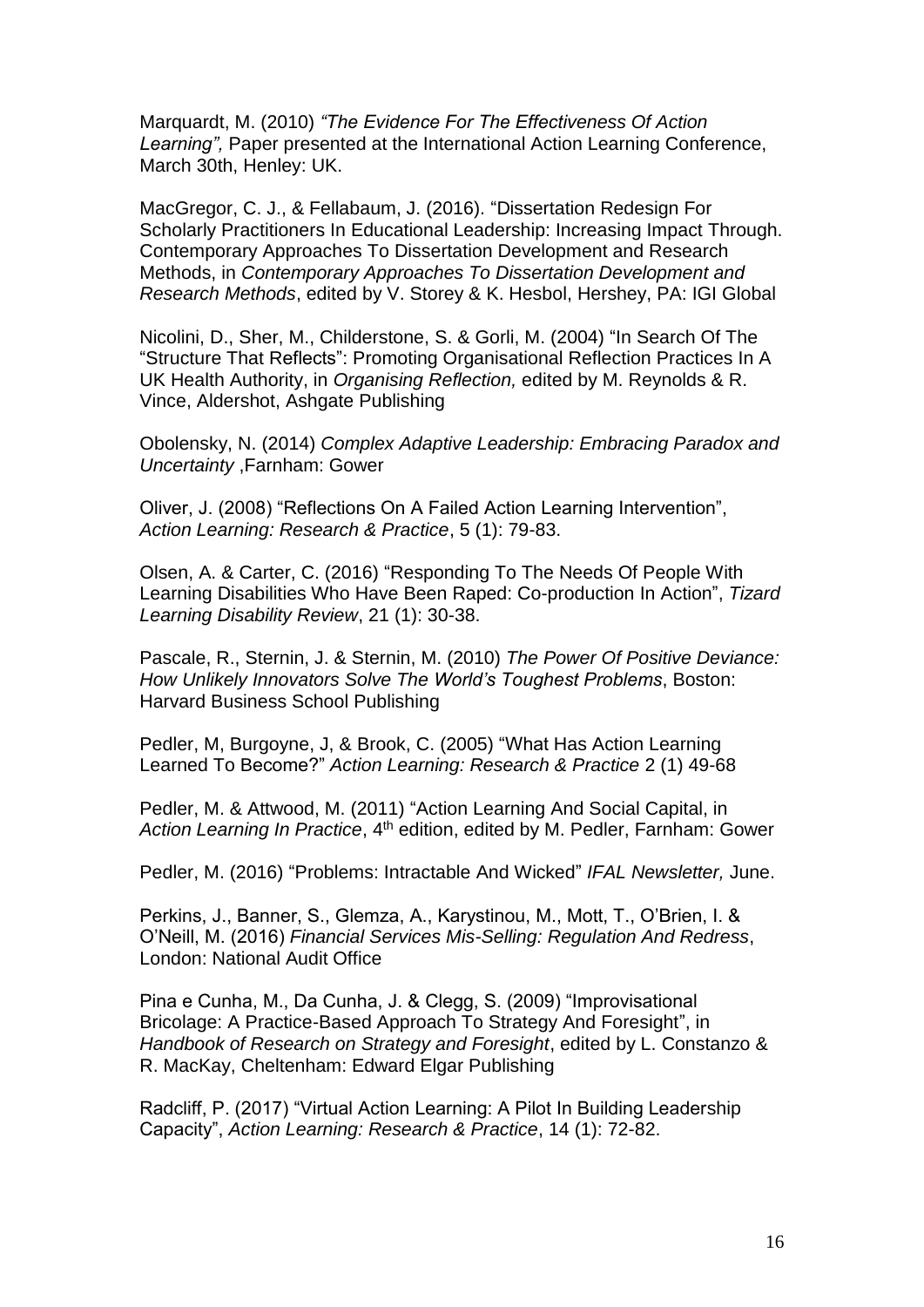Raelin, J. (2003). *Creating Leaderful Organizations: How To Bring Out Leadership In Everyone,* San Francisco: Berrett-Kohler.

Raelin, J. (2011). "From Leadership-As-Practice To Leaderful Practice", *Leadership* 7 (2): 195-211.

Revans, R. (1971) *Developing Effective Managers: A New Approach To Business Education,* New York: Praeger

Revans, R. (1982) *The Origins & Growth of Action Learning,* Bromley: Chartwell Bratt

Revans, R. (2011) *ABC of Action Learning* Farnham: Gower.

Richardson, J., Ainsworth, R. Allison, R., Billyard, J., Corley, R. & Viner, J. (2008) "Using An Action Learning Set To Support The Nurse And Allied Health Professional Consultant Role", *Action Learning: Research & Practice*, 5 (1): 65-77.

Rittel, H. W., & Webber, M. M. (1973). "Dilemmas In A General Theory Of Planning", *Policy Sciences*, 4 (2): 155-169.

Robertson, J. & Bell, D. (2017) "Safe Or Unsafe?: The Paradox Of Action Learning", *Action Learning: Research & Practice* 14 (2): 185–196.

Rogers, C. (2007) *Informal Coalitions: Mastering The Hidden Dynamics Of Organisational Change*, Basingstoke: Palgrave Macmillan

Rynes, S. L., & Bartunek, J. M. (2018). "Narrative Foundations For Theorising About Academic–Practitioner Relationships", in *Academic–Practitioner Relationships: Developments, Complexities And Opportunities,* edited by J. Bartunek, & J. McKenzie, Abingdon: Routledge, 81-96.

Sarason, S. (1978) "The Nature Of Problem Solving In Social Action", *American Psychologist*, 33 (4): 370-380.

Venner, K. (2011) "Developing Facilitative Leaders: Action Learning Facilitator Training As Leadership Development" in *Action Learning In Practice*, 4th edition, edited by M. Pedler, Farnham: Gower Publishing

Vince, R. (2008). ""Learning-In-Action" And "Learning Inaction": Advancing The Theory And Practice Of Critical Action Learning", *Action Learning: Research & Practice* 5 (2): 93–104.

Vince, R., Abbey, G., Bell, D. & Langenhan, M. (2017) "Finding Critical Action Learning Through Paradox: The Role Of Action Learning In The Suppression And Stimulation Of Critical Reflection", *Management Learning* (in press).